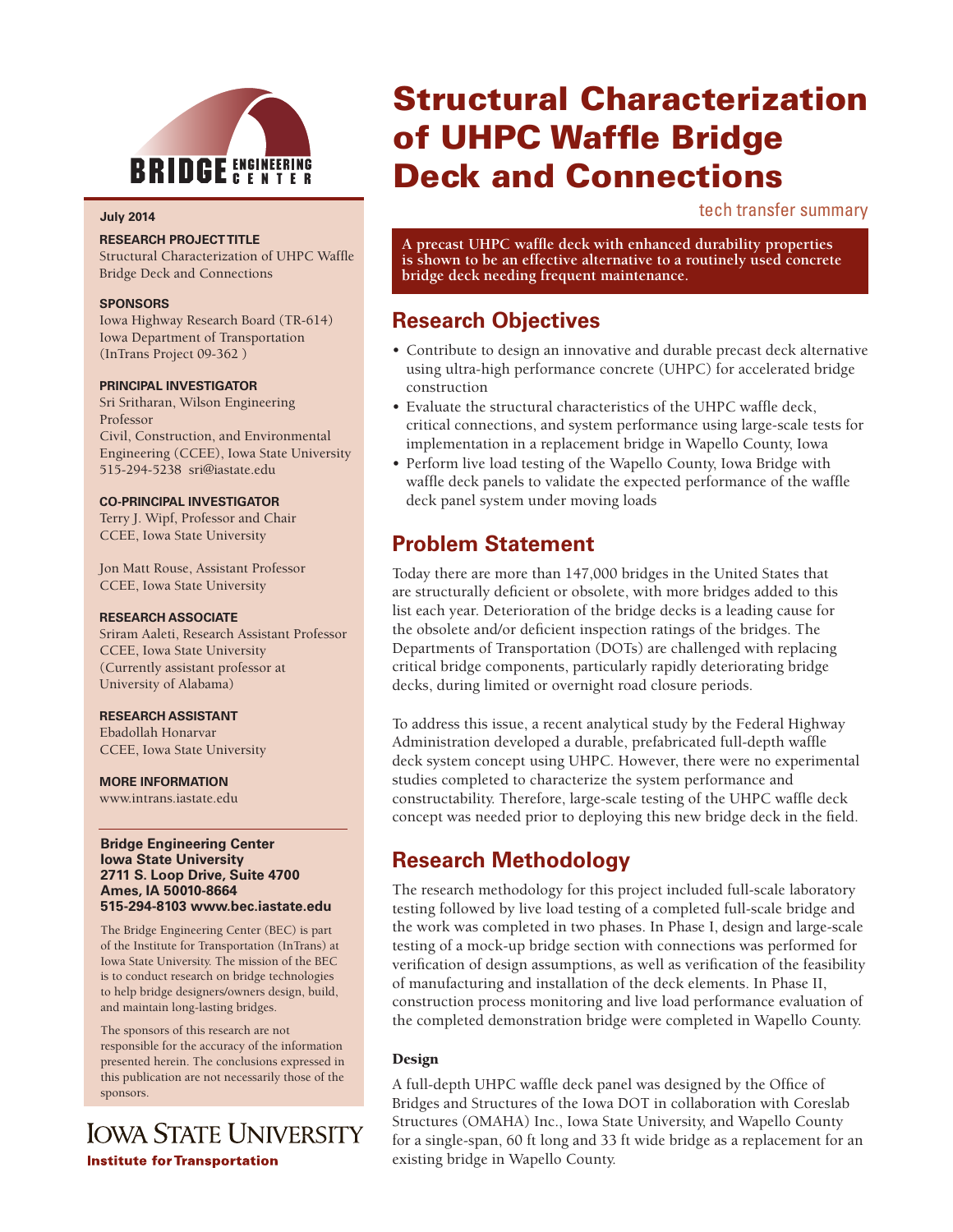

a) Reinforcement details of the Waffle deck test panel



## *Figure 1. Design and connection details of the UHPC waffle deck system*

- The UHPC waffle deck panel was 8 inches thick and consisted of a 2.5-inch thick slab cast integrally with 5.5 inch deep concrete ribs spanning in transverse and longitudinal directions.
- The waffle deck panel was designed according to the current guidelines of the American Association of State Highway and Transportation Officials (AASHTO). This resulted in grade 60, No. 7 ( $d_b$  = 0.875 inch, where  $d_b$ = diameter of the reinforcement) and No. 6 ( $d_b$  = 0.75 inch) bars as bottom and top reinforcement, respectively, placed along both the transverse and longitudinal ribs (see Figure 1a).
- The waffle deck panel system was designed to act fully composite with the prestressed concrete girders using three different connections, namely, shear pocket connection at the girder locations (see Figure 1b); panel-to-panel transverse connection, located between the panels (see Figure 1c); and panel-to-girder longitudinal connection (see Figure 1d) at the girder located at the center of the bridge cross section.

## Laboratory Testing

Prior to field implementation, the structural performance characteristics and the constructability of the UHPC waffle deck system and its critical connections were studied through large-scale laboratory testing at the structural laboratory of Iowa State University.

- The test specimen (see Figure 2) consisted of two prefabricated full-depth UHPC waffle deck (8 foot by 9 foot 9 inches by 8 inches) panels, connected to 24-foot long precast girders (Iowa standard LXA 42 girder) using castin-place connections with field cast UHPC (see Figure 2). This test setup closely replicated the critical regions of the field structure in the laboratory.
- The two test waffle deck panels were fabricated by Coreslab using commercially available standard Ductal mix and special forms designed for this project. The test panels were cast in an upside position using a displacement method, to facilitate a flat finish for the driving surface and easy placement and removal of the voids.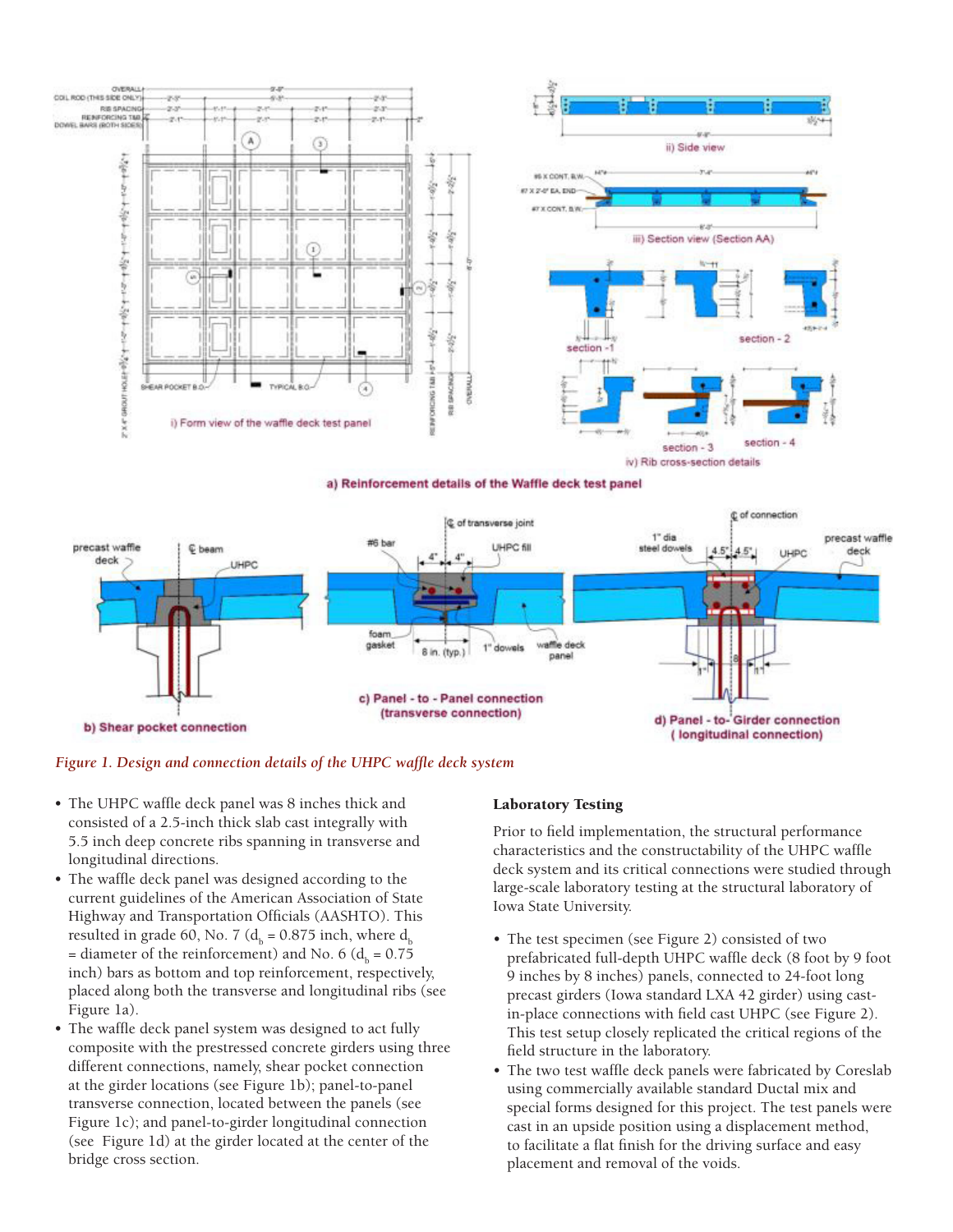

a) Schematic of laboratory test setup

b) Placement of deck panels and pouring of UHPC in joints

*Figure 2. Laboratory test specimen construction and setup*



## *Figure 3. Waffle deck panel response under service load of 21.3 kips*

- The performance of the UHPC waffle deck system, including the UHPC joints, was examined using nine different tests (see Table 1) and a single wheel truck load placed at the center of the deck panel and center of the transverse joint between the deck panels. A large number of instrumentations, including string pots and strain gages, were used to measure critical parameters.
- Under the maximum service load of 21.3 kips, measured deflection and critical tensile strains in the bottom transverse reinforcement of the waffle deck panel were 0.03 inch and 0.000375 inch/inch, respectively (see Figure 3). These measured deflection values are around 18% of the specified AASHTO serviceability limits. A single hairline crack (width < 0.002 inch) was observed at the center of the transverse rib under the load.
- A maximum deflection of 0.022 inch and a maximum strain of 0.000170 inch/inch were measured when a service level load of 28 kips was applied at the center of the transverse joint. The measured deflection values is 20% of the allowable limit, whereas the measured strain is 8% of the yield value.
- Both the panel and the transverse joint were subjected to 1,000,000 service level load cycles. Neither the UHPC

## *Table 1. Sequence and details of the tests conducted on the waffle deck system*

| <b>Test</b>    | <b>Test Description Location</b>                |                                    | <b>Maximum</b><br>Load (kips)   | <b>Expected</b><br><b>Damage</b>                                        |
|----------------|-------------------------------------------------|------------------------------------|---------------------------------|-------------------------------------------------------------------------|
| $\mathbf{1}$   | Service load<br>test panel-2<br>(UWP2)          | C.O.P                              | $= 21.3 k$                      | 1.33 <sup>a</sup> x 16 k Micro cracking in<br>ribs                      |
| $\overline{2}$ | Service load<br>test on<br>transverse joint     | C.O.J                              | $= 28 k$                        | 1.75 <sup>b</sup> x 16 k Micro cracking in<br>joint                     |
| 3              | Fatigue test<br>on transverse<br>joint          | C.O.J                              | 28 k (1<br>Million<br>cycles)   | No<br>prediction was<br>made                                            |
| 4              | Overload test<br>of transverse<br>joint         | C.O.J                              | 48 k                            | Visible<br>flexural cracks<br>along the joint<br>and transverse<br>ribs |
| 5              | Fatigue test<br>on panel-<br>1 (UWP1)           | C.O.P                              | 21.3 k<br>(1 million<br>cycles) | No<br>prediction was<br>made                                            |
| 6              | Overload test<br>of panel                       | C.O.P                              | 40 k                            | Several<br>visible flexural<br>cracks along<br>transverse ribs          |
| 7              | Ultimate<br>load test on<br>panel UWP1          | C.O.P                              | 160 k                           | Significant<br>cracking                                                 |
| 8              | Ultimate<br>load test<br>on transverse<br>joint | C.O.P                              | 155 k                           | Significant<br>cracking                                                 |
| 9              | Punching<br>shear failure test<br>on UWP1       | Between<br>trans-<br>verse<br>ribs | 155k                            | Punching<br>shear failure                                               |

a, b-dynamic load allowance factors from AASHTO Table  $3.6.2.1 - 1$ 

C.O.P-center of the panel; C.O.J-center of the joint

waffle panel nor the UHPC joints experienced any fatigue damage under service loads.

- At ultimate loads, the deck panel and transverse joints experienced significant cracking. The measured maximum strains in transverse reinforcement were within 76% of the yield value. The bottom No. 7 reinforcement can be changed to No. 6 reinforcement to simplify the construction without having an effect on design capacity.
- The panel experienced a sudden punching shear failure at a maximum load of 155 kips, using a 6 inch by 8 inch plate between the ribs. The measured average punching strength is 1.068 ksi, which is significantly higher than the previously measured value in the literature.
- Punching failure is not expected under standard wheel load.